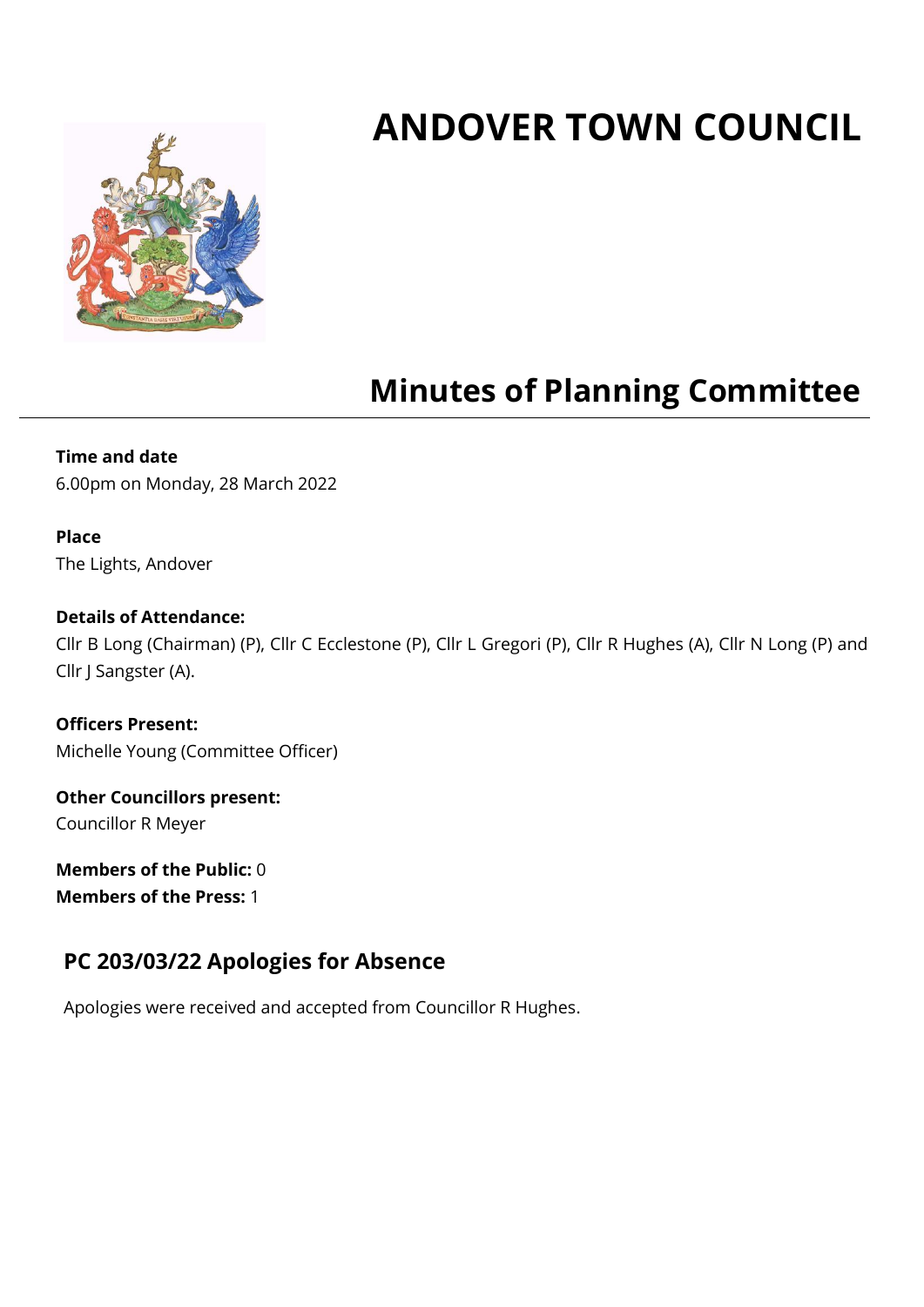## **PC 204/03/22 Declarations of Interest**

Declarations of Interest were raised in relation to item 7 on the agenda, by Councillors L Gregori, B Long and N Long.

## **PC 205/03/22 Minutes of Previous Meeting**

It was proposed by Councillor C Ecclestone and seconded by Councillor N Long that the Minutes of the Planning Committee meeting held on Monday 7 March 2022 be signed by the Chairman as a correct record.

A vote was taken which was unanimous.

**RESOLVED: That the Minutes of the Planning Committee meeting held on Monday 7 March 2022 be signed by the Chairman as a correct record.**

## **PC 206/03/22 Public Participation**

There were no Members of the Public present at the meeting.

## **PC 207/03/22 Planning Applications for Consideration by Committee**

Members considered and made observations on Andover Town Planning Applications on Test Valley Borough Council weekly lists of 9, 10 & 11.

| 22/00584/CLPN                 | Certificate of lawful proposed use for the                                                 | The Brambles, 13 Dene |
|-------------------------------|--------------------------------------------------------------------------------------------|-----------------------|
| 08/03/2022                    | erection of a wooden-framed, felt-roofed bbq                                               | Path, Andover         |
| <b>ANDOVER TOWN</b>           | hut                                                                                        |                       |
| (WINTON)                      |                                                                                            |                       |
| No objection                  |                                                                                            |                       |
|                               |                                                                                            |                       |
| 22/00444/FULLN                | Installation of externally mounted air-                                                    | 24 Riverside Close,   |
| 08/03/2022                    | conditioning unit                                                                          | Andover, Hampshire    |
| <b>ANDOVER</b><br><b>TOWN</b> |                                                                                            |                       |
| (ROMANS)                      |                                                                                            |                       |
|                               | No objection - Comment: Concerned about the potential noise level pollution. There was no  |                       |
|                               | explanatory details in the paperwork provided.                                             |                       |
|                               |                                                                                            |                       |
| 22/00614/FULLN                | Single storey side extension                                                               | 2 Cherry Tree Road,   |
| 09/03/2022                    |                                                                                            | Andover, Hampshire    |
| <b>ANDOVER TOWN</b>           |                                                                                            |                       |
| (HARROWAY)                    |                                                                                            |                       |
|                               | Comments: Unable to make an informed decision due to lack of clarity on the current/future |                       |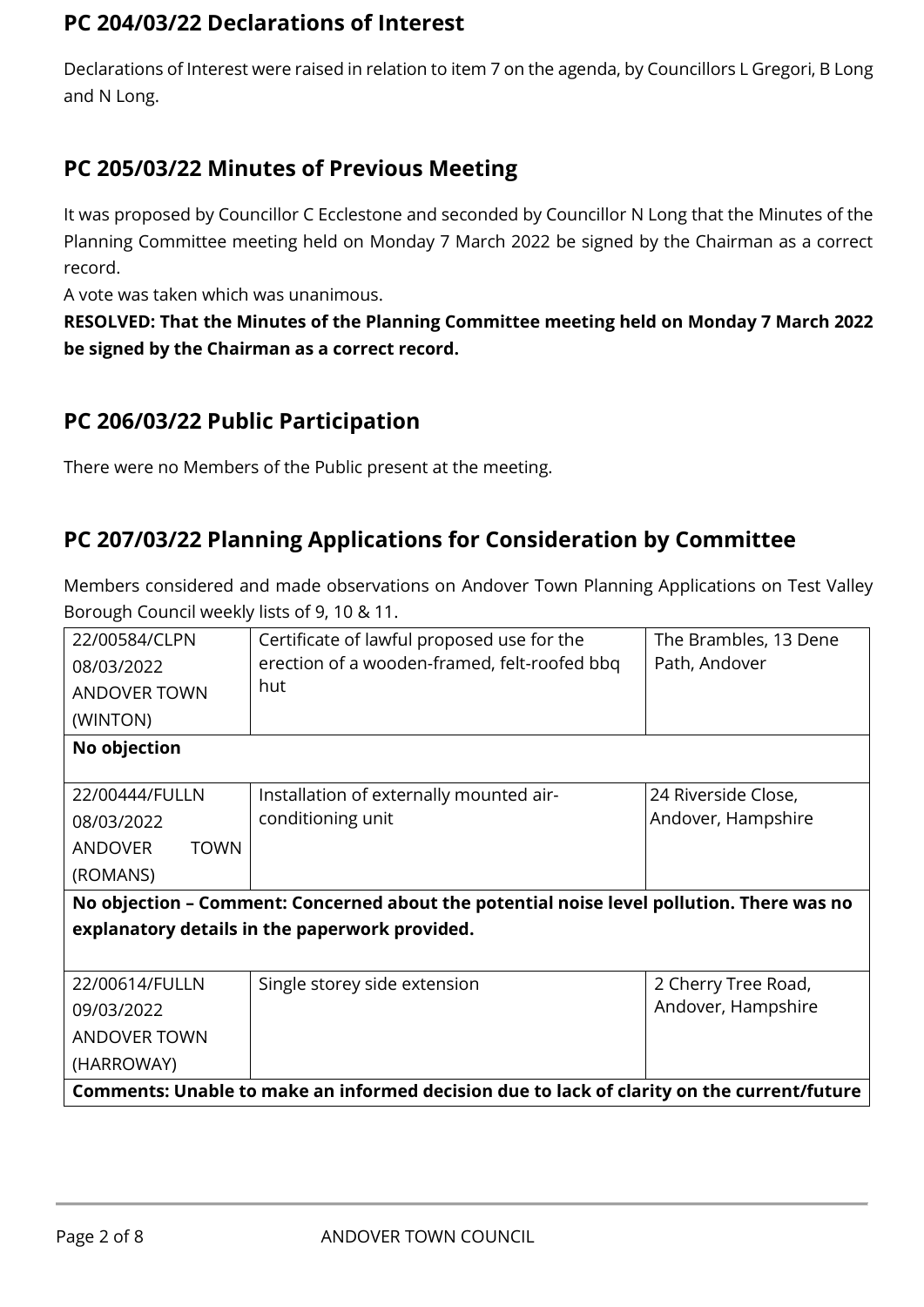|                     | number of bedrooms and the number of parking spaces.                                                                                                                                                                       |                          |
|---------------------|----------------------------------------------------------------------------------------------------------------------------------------------------------------------------------------------------------------------------|--------------------------|
| 22/00232/FULLN      | Extend drop kerb                                                                                                                                                                                                           | 91 Charlton Road,        |
| 09/03/2022          |                                                                                                                                                                                                                            | Andover, Hampshire       |
| <b>ANDOVER TOWN</b> |                                                                                                                                                                                                                            |                          |
| (HARROWAY)          |                                                                                                                                                                                                                            |                          |
| Objection:          |                                                                                                                                                                                                                            |                          |
|                     | No detail provided to show where the drop kerb is situated.                                                                                                                                                                |                          |
| 22/00599/TPON       | Pruning back of Lime tree 1 metre from power                                                                                                                                                                               | 84 Winchester Road,      |
| 10/03/2022          | cables, and pruning back of Ash tree 1 metre                                                                                                                                                                               | Andover, Hampshire       |
| <b>ANDOVER TOWN</b> | from power cables and crown raising to 5.5                                                                                                                                                                                 |                          |
| (WINTON)            | metres                                                                                                                                                                                                                     |                          |
| No objection        |                                                                                                                                                                                                                            |                          |
| 22/00733/TPON       | 4 No. Sycamore trees - Remove to ground level                                                                                                                                                                              | Trees To Rear Of 2 & 2A  |
| 15/03/2022          |                                                                                                                                                                                                                            | St Hubert Road, Andover, |
| <b>ANDOVER TOWN</b> |                                                                                                                                                                                                                            | Hampshire,               |
| (MILLWAY)           |                                                                                                                                                                                                                            |                          |
| diseased.           | from the tenant of 2 & 2A St Hubert Road.<br>There is no confirmation as to whether the trees are either dead, dying, dangerous or<br>No details provided of replacement trees being planted.                              |                          |
| 22/00688/RESN       | Application for the approval of Reserved                                                                                                                                                                                   | Land North of Walworth   |
| 15/03/2022          | Matters for layout, scale and appearance of the                                                                                                                                                                            | Road, Picket Piece,      |
| <b>ANDOVER TOWN</b> | buildings, the means of accesses thereto and                                                                                                                                                                               | Andover                  |
| (DOWNLANDS)         | the landscaping of the site the Reserved                                                                                                                                                                                   |                          |
|                     | Matters pursuant to Outline Planning                                                                                                                                                                                       |                          |
|                     | Permission 16/00544/OUTN for the residential                                                                                                                                                                               |                          |
|                     | development (Class C3) of up to 30 dwellings;                                                                                                                                                                              |                          |
|                     | with associated car parking, turning, public                                                                                                                                                                               |                          |
|                     | open space, landscaping, and improvements to                                                                                                                                                                               |                          |
|                     | existing vehicular access to Walworth Road,                                                                                                                                                                                |                          |
|                     | external access not reserved                                                                                                                                                                                               |                          |
| <b>Comments:</b>    |                                                                                                                                                                                                                            |                          |
|                     | The application does not include details on future proofing measures, i.e., solar<br>panels, electric charging points, heat pumps or bee bricks.<br>There should be public open space within walking distance of the site. |                          |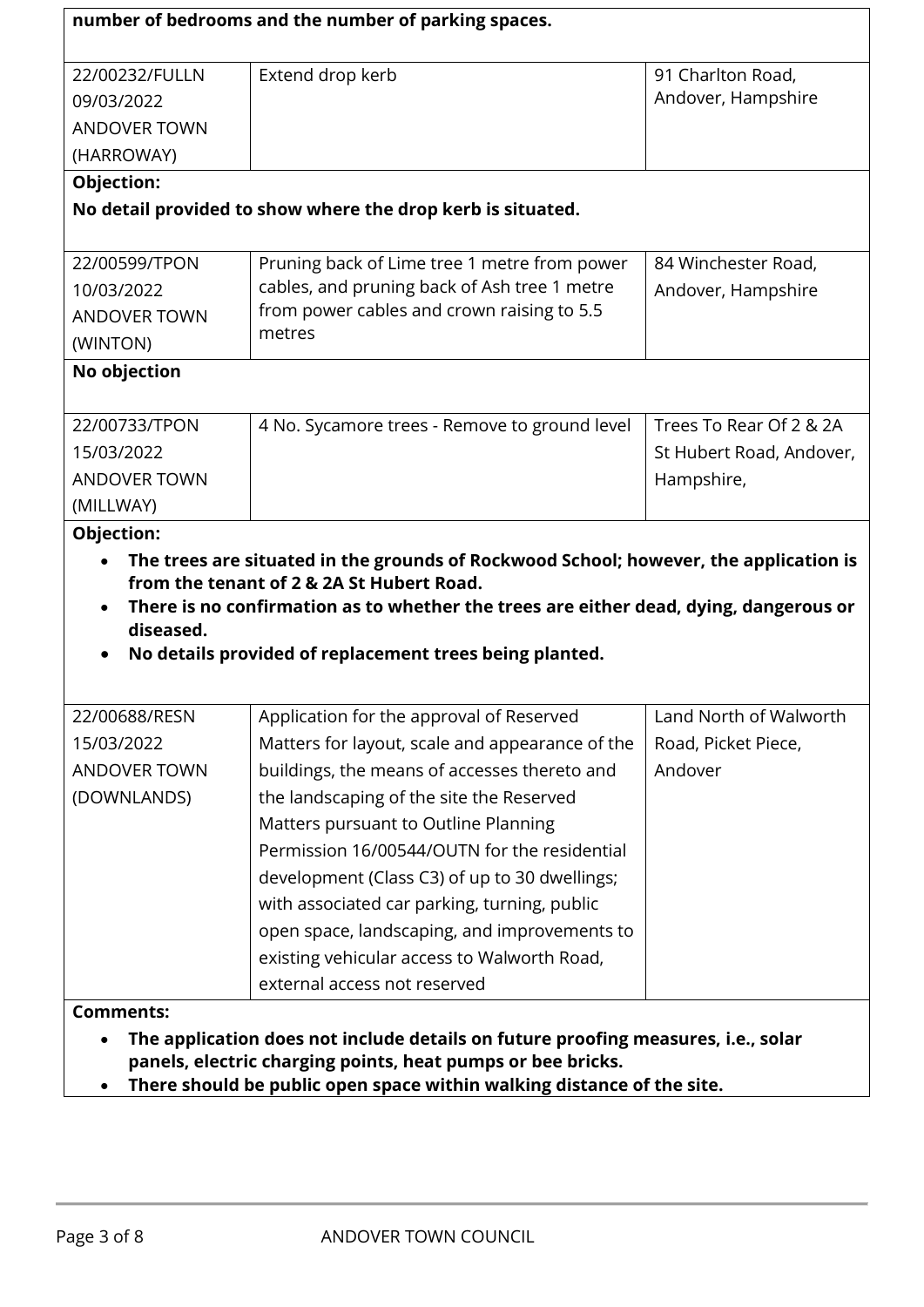|                     | Nitrate Neutrality has not been addressed.                                            |                               |
|---------------------|---------------------------------------------------------------------------------------|-------------------------------|
|                     |                                                                                       |                               |
| 22/00696/FULLN      | Single storey extension                                                               | 52 Mylen Road, Andover,       |
| 16/03/2022          |                                                                                       | Hampshire                     |
| <b>ANDOVER TOWN</b> |                                                                                       |                               |
| (HARROWAY)          |                                                                                       |                               |
| No objection        |                                                                                       |                               |
| 22/00749/ADVN       | Display of 1 internally illuminated fascia sign                                       | 70 High Street, Andover,      |
| 18/03/2022          | and 1 non illuminated projecting sign                                                 | Hampshire                     |
| ANDOVER TOWN (ST    |                                                                                       |                               |
| MARYS)              |                                                                                       |                               |
| <b>Objection:</b>   |                                                                                       |                               |
|                     | Internally illuminated fascia signs are not allowed in a conservation area.           |                               |
|                     |                                                                                       |                               |
|                     |                                                                                       |                               |
| 22/00747/FULLN      | Single storey rear extension                                                          | 31 Windsor Road,              |
| 18/03/2022          |                                                                                       | Andover, Hampshire            |
| <b>ANDOVER TOWN</b> |                                                                                       |                               |
| (MILLWAY)           |                                                                                       |                               |
| No objection        |                                                                                       |                               |
| 22/00750/ADVN       | Replace advertising display with an internally                                        | Arcade House,                 |
| 18/03/2022          | illuminated 48-sheet digital advertisement                                            | <b>Advertising Right 8539</b> |
| <b>ANDOVER TOWN</b> | display                                                                               | Adjacent, Westbrook           |
| (WINTON)            |                                                                                       | Close, Andover                |
| <b>Objection:</b>   |                                                                                       |                               |
|                     | This has the potential to be a distraction to passing traffic.                        |                               |
|                     |                                                                                       |                               |
| 22/00755/TPON       | Tree works in accordance with Schedule                                                | Tesco Stores Ltd, River       |
| 18/03/2022          | provided                                                                              | Way, Andover                  |
| ANDOVER TOWN (ST    |                                                                                       |                               |
| MARYS)              |                                                                                       |                               |
| Objection:          |                                                                                       |                               |
|                     | Insufficient information relating to the works involved. Refer to the arboriculturist |                               |
| for further advice. |                                                                                       |                               |
| 22/00762/TPON       | To fell mixed species of trees as indicated on                                        | Southern Water Board,         |
| 18/03/2022          | submitted details                                                                     | River Way, Andover            |
| ANDOVER TOWN (ST    | The reason for the removal/fell of trees are the                                      |                               |
|                     |                                                                                       |                               |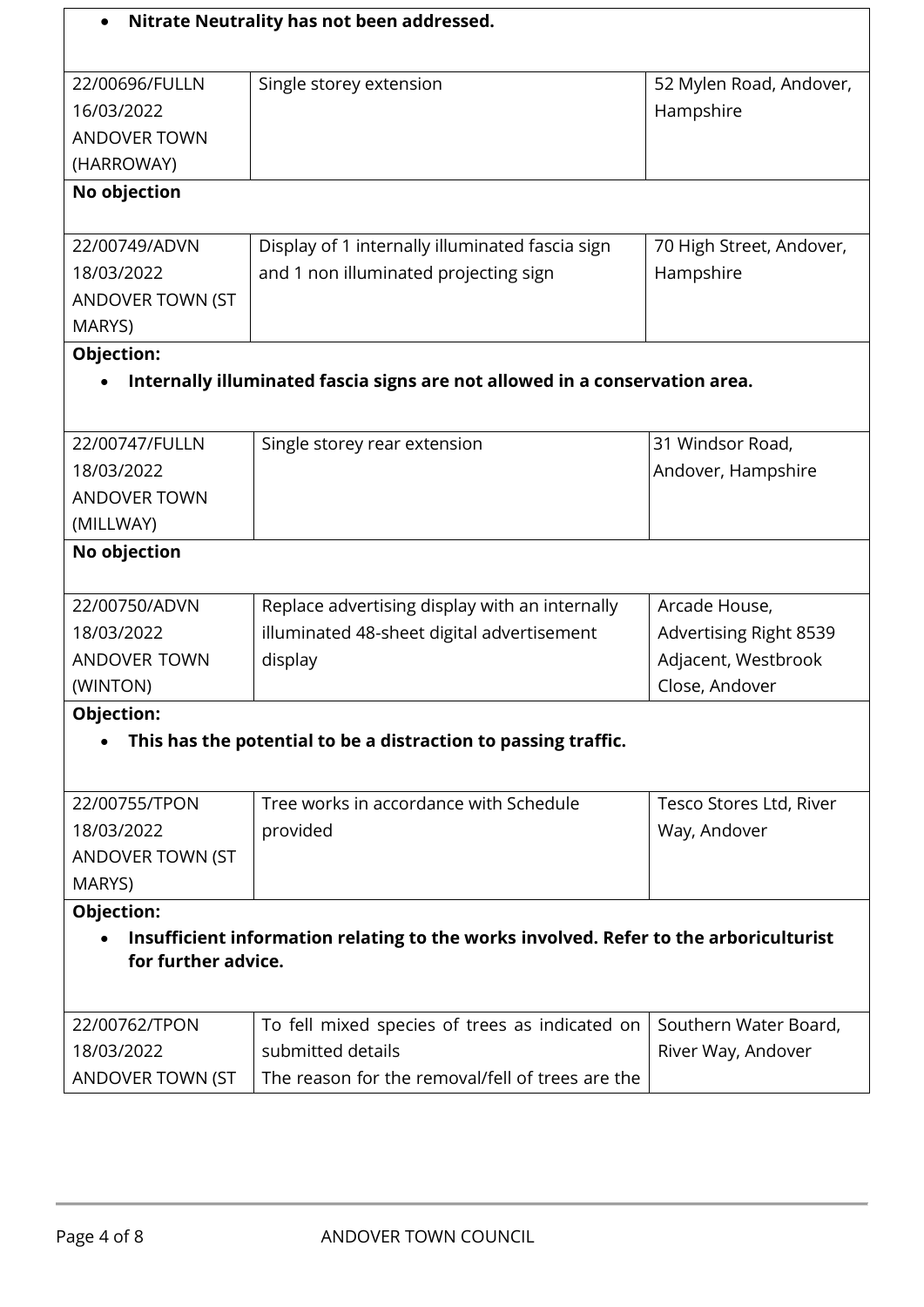| MARYS)                                    | flowing:                                                                              |                      |
|-------------------------------------------|---------------------------------------------------------------------------------------|----------------------|
|                                           | Potential Risk of Water tank being                                                    |                      |
|                                           | contaminated stopping all water supply                                                |                      |
|                                           | Potential Risk of structural damage if a<br>$\bullet$                                 |                      |
|                                           | tree was to come down                                                                 |                      |
|                                           | Potential Risk of structural damage by roots                                          |                      |
| Objection:                                |                                                                                       |                      |
|                                           | Insufficient information relating to the works involved. Refer to the arboriculturist |                      |
| for further advice.                       |                                                                                       |                      |
|                                           | No details provided of replacement trees being planted.                               |                      |
|                                           |                                                                                       |                      |
| 22/00486/FULLN                            | Replacement of conservatory with single storey                                        | 6 Beaumaris Close,   |
| 21/03/2022                                | rear extension - Amendment to current planning                                        | Andover, Hampshire   |
| <b>ANDOVER TOWN</b>                       | application                                                                           |                      |
| (MILLWAY)                                 |                                                                                       |                      |
| No objection                              |                                                                                       |                      |
|                                           |                                                                                       |                      |
| 22/00753/FULLN                            | Remove conservatory, erection of single storey                                        | 1 Barnfield Rise,    |
| 21/03/2022                                | rear extension to form garden room                                                    | Andover, Hampshire   |
| <b>ANDOVER TOWN</b>                       |                                                                                       |                      |
| (MILLWAY)                                 |                                                                                       |                      |
| No objection                              |                                                                                       |                      |
|                                           |                                                                                       |                      |
| 22/00775/FULLN                            | Demolish double garage, pool enclosure and                                            | 22 Highlands Road,   |
| 24/03/2022                                | pool, remove chimney stack, construct two                                             | Andover, Hampshire   |
| ANDOVER TOWN (ST                          | storey rear extension, replace carport with                                           |                      |
| MARYS)                                    | linked detached garage, with altered access to                                        |                      |
|                                           | front                                                                                 |                      |
| No objection                              |                                                                                       |                      |
|                                           |                                                                                       |                      |
| 22/00785/FULLN                            | Construction of a single storey side and rear                                         | 11 St Hubert Road,   |
| 24/03/2022                                | extension                                                                             | Andover, Hampshire   |
| <b>ANDOVER TOWN</b>                       |                                                                                       |                      |
| (MILLWAY)                                 |                                                                                       |                      |
| No objection                              |                                                                                       |                      |
|                                           |                                                                                       |                      |
| 22/00826/TPON<br>24/03/2022               | T1 - Beech - Reduce crown by up to 2.5m,                                              | 15B Winchester Road, |
| <b>ANDOVER TOWN</b>                       | remove 1 lover limb overhanging drive back to                                         | Andover, Hampshire   |
| (WINTON)                                  | main stem, remove deadwood and reshape                                                |                      |
| <b>Comment: Refer to arboriculturist.</b> |                                                                                       |                      |
|                                           |                                                                                       |                      |
|                                           |                                                                                       |                      |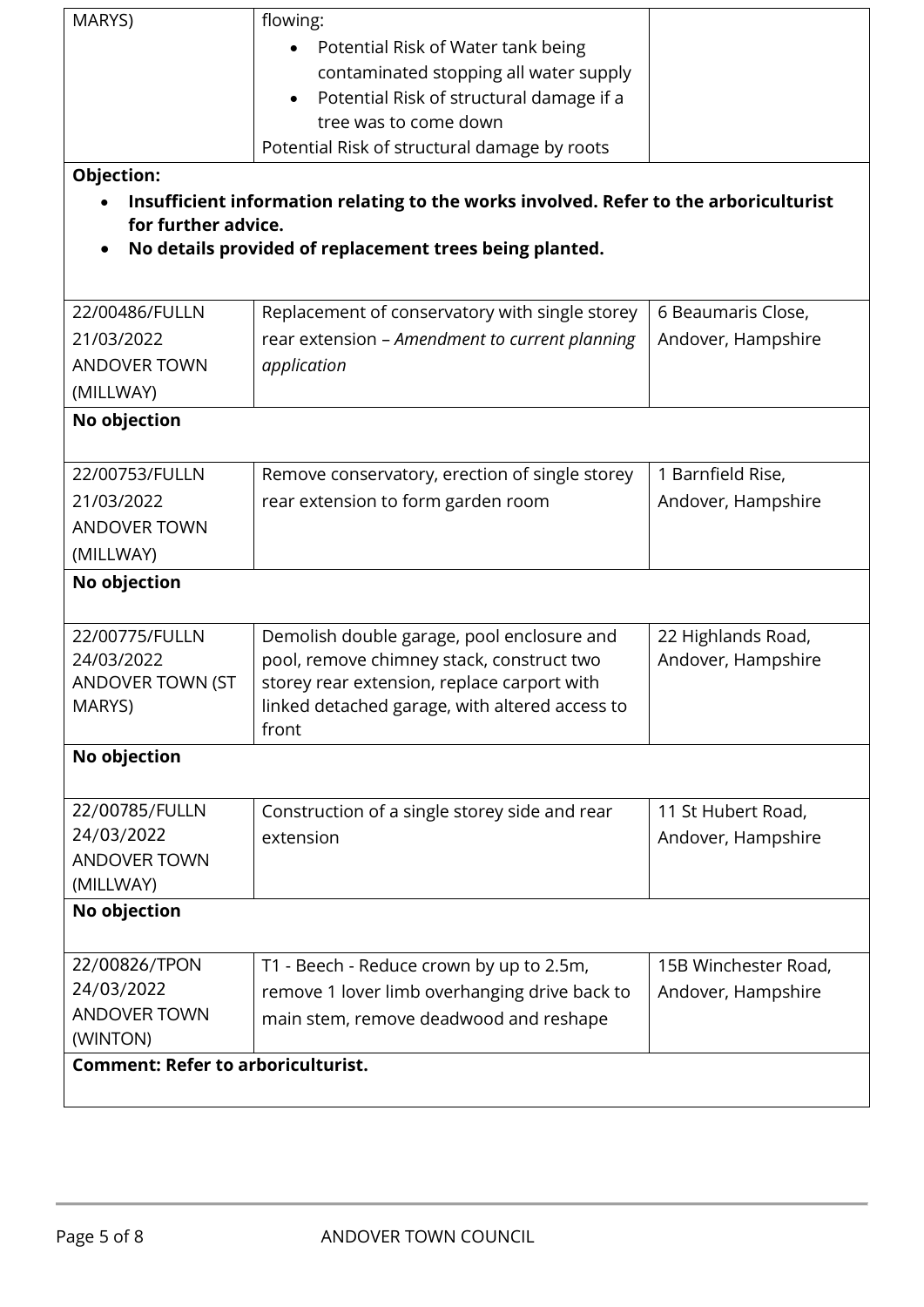| 22/00544/FULLN      | Insertion of dormer windows on rear elevation                           | 1 Loveridge Close,     |               |
|---------------------|-------------------------------------------------------------------------|------------------------|---------------|
| 24/03/2022          | (Retrospective)                                                         | Andover, Hampshire     |               |
| <b>ANDOVER TOWN</b> |                                                                         |                        |               |
| (ROMANS)            |                                                                         |                        |               |
| No objection        |                                                                         |                        |               |
| 22/00835/TPON       | T2 - Lawson Cypress - Fell                                              | 4 Tyhurst Place,       |               |
| 25/03/2022          |                                                                         | Winchester Road,       |               |
| <b>ANDOVER TOWN</b> |                                                                         | Andover                |               |
| (WINTON)            |                                                                         |                        |               |
| Objection:          |                                                                         |                        |               |
| $\bullet$           | The plans depict 2 trees and not 1.                                     |                        |               |
| $\bullet$           | No information relating to the works involved.                          |                        |               |
|                     | Refer to arboriculturist for advice.                                    |                        |               |
|                     |                                                                         |                        |               |
| 22/00615/FULLN      | Erection of security fencing, vehicular access,                         | Unit 5, Pioneer Road,  |               |
| 16.03.2022          | gates/barriers, installation of security hut,                           | Andover Business Park, |               |
| MONXTON, PENTON     | secure pedestrian access gates, bike storage                            | Andover Hampshire SP11 |               |
| MEWSEY, ANDOVER     | enclosure, and revision of planting scheme to                           | 8EZ                    |               |
| TOWN (MILLWAY)      | include more defensive planting                                         |                        |               |
| No objection        |                                                                         |                        |               |
| 22/00743/FULLN      | Conversion of existing roof space to habitable                          | 13A<br>Road,<br>Anton  | Mark <b>F</b> |
| 17.03.2022          | accommodation with 2 no. roof lights to front                           | Andover, Hampshire,    |               |
| ANDOVER TOWN        | elevation, infill between the two proposed                              | <b>SP10 2EN</b>        |               |
| (WINTON)            | roofs and dormer window to rear                                         |                        |               |
| No objection        |                                                                         |                        |               |
|                     | <b>NOTIFICATION OF A LARGER HOME EXTENSION - (FOR INFORMATION ONLY)</b> |                        |               |
| 22/00595/PDHN       | Notification of proposed works to a dwelling -                          | 14 Blendon Drive       |               |
| 03/03/2022          | Single storey rear extension (length from rear                          | Andover, Hampshire     |               |
| <b>ANDOVER TOWN</b> | wall of original dwelling house 4 metres, height                        | SP10 3NQ               |               |
| (HARROWAY)          | 3 metres, height to eaves 3 metres)                                     |                        |               |
| <b>Noted</b>        |                                                                         |                        |               |
|                     | NOTIFICATION OF A CHANGE OF USE (FOR INFORMATION ONLY)                  |                        |               |
| 22/00676/PDMAN      | Prior Notification under Class MA - For the                             | Aldwych House,         |               |
| 09/03/2022          | change of use of building from office (Class E)                         | Winchester Street,     |               |
| <b>ANDOVER TOWN</b> | dwellings (Class C) to create 11 two-bedroom                            | Andover, Hampshire     |               |
|                     | flats and 1 one-bedroom flat                                            | <b>SP10 2EA</b>        |               |
| (WINTON)            |                                                                         |                        |               |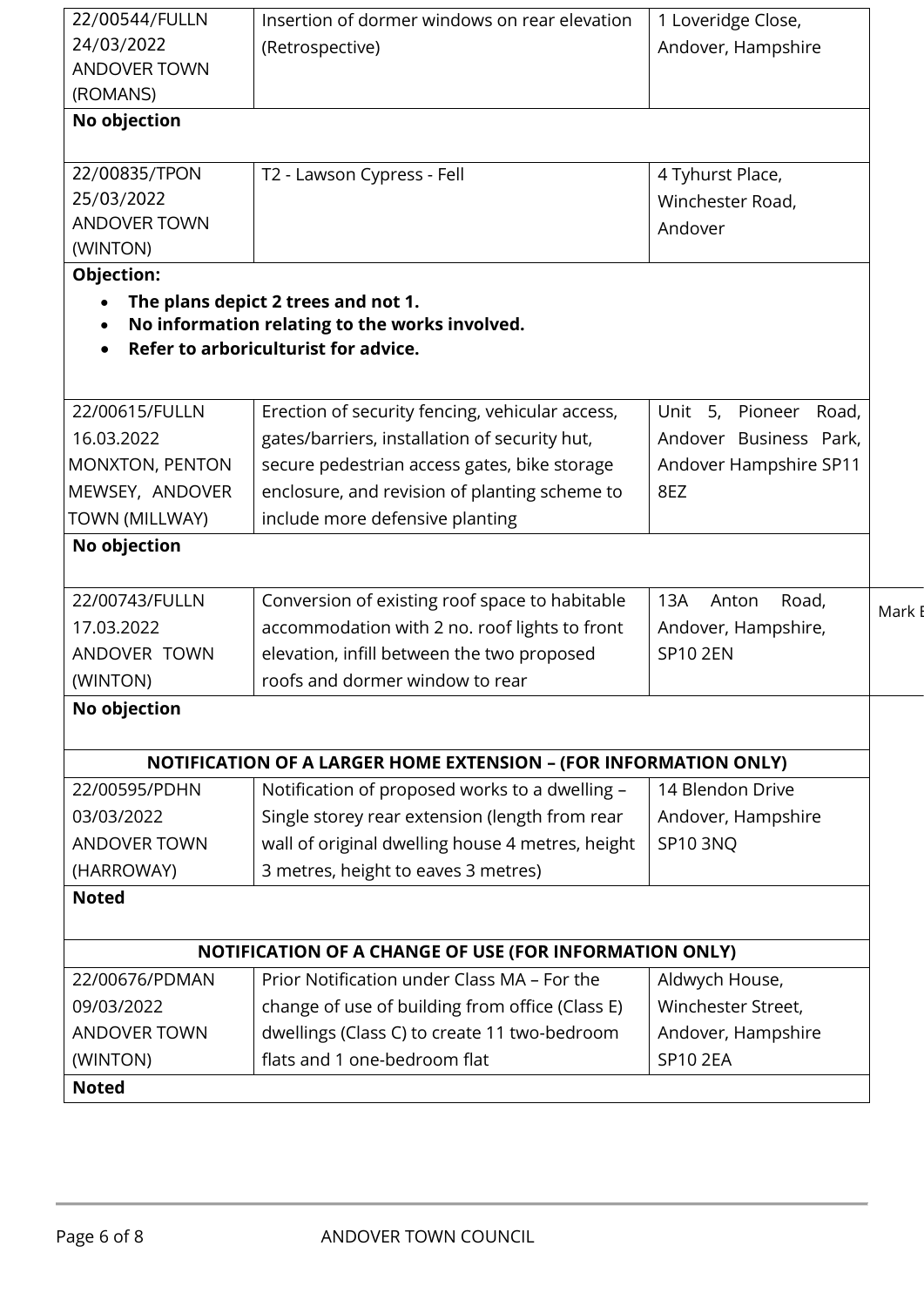| 22/00772/PDMAN      | Prior Notification under Class MA - For the    | <b>Buildings</b><br>(Part<br>Crown | Mr     |
|---------------------|------------------------------------------------|------------------------------------|--------|
| 18.03.2022          | change of use of the rear ground floor section | Floor),<br>Ground<br>6<br>8        | Murph  |
| <b>ANDOVER TOWN</b> | from commercial (Class E) (former Class A2     | London Street, Andover,            | Fairmi |
| (WINTON)            | financial and professional services) to        | Hampshire SP10 2PA                 | Home:  |
|                     | residential (Class C) for 8 flats              |                                    |        |
|                     |                                                |                                    |        |
| <b>Noted</b>        |                                                |                                    |        |
|                     |                                                |                                    |        |

## **PC 208/03/22 Decision Notices**

The Decision notices for Lists of 9, 10 & 11 were noted.

## **PC 209/03/22 Consultation**

#### *Members made the following comments for the Local Plan 2040 Regulation:*

The Local Plan 2040 Regulation stage 1, section 5,19, talked about the split being 67% Northern Test Valley and 43% Southern Test Valley. Table 5.2 showed that 6167 homes will be built in Northern Test Valley between 2020 and 2040. Members' comments were:

"The Highway infrastructure needs to be looked at to accommodate this amount of housing. The current development in Andover Parish, has already put stress on the Highway infrastructure, therefore, this needs to be addressed within the Local Plan to ensure traffic flows smoothly."

#### *Members made the following comments for the Churchill Retirement Living:*

This was a retrospect consultation prior to the full planning application being submitted. No comment was made at this stage.

#### *Members made the following comments for the Markway School:*

Members did not object to the construction of a single storey extension for Markway School, however, it was agreed that due to there being a total of 5 schools situated in the same area, a traffic plan would be required for dropping of, picking up, parking and general safety of pedestrians and children.

## **PC 210/03/22 Street Naming**

There were no Street Naming Notifications received.

## **PC 211/03/22 Communications from Test Valley Borough Council**

There were no communications received from Test Valley Borough Council.